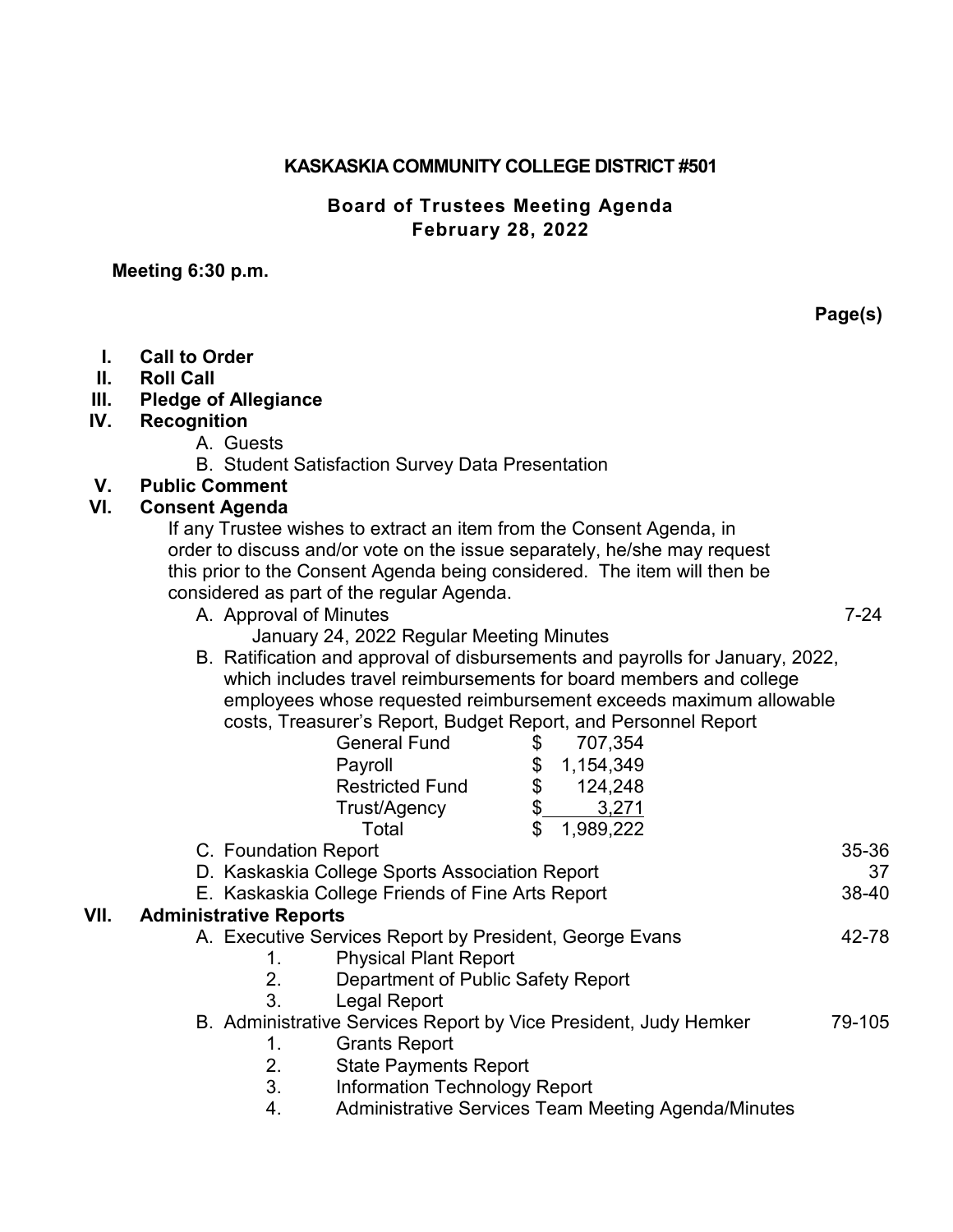- 5. Summary of COVID-19 Stimulus Funding
- 6. Update on Sale of 325 S Poplar / Workforce Property
- 7. Mid-Year Financial Summary
- C. Instructional Services Report by Vice President, Julie Obermark 106-138
	- 1. Instructional Services Report
	- 2. Instructional Services Team Meeting Agenda/Minutes
	- 3. Instructional Services Update
- D. Student Services Report by Vice President, Susan Batchelor 139-164
	- 1. Enrollment Services
	- 2. Veterans Services
	- 3. Registrar Report
	- 4. Education Centers
	- 5. Equity and Access Report
	- 6. Workforce Equity Initiative Grant
	- 7. Retention and Support Services
	- 8. TRIO Student Support Services
	- 9. Athletics
	- 10. Student Services Team Meeting Agenda/Minutes
	- 11. Enrollment Report

### **VIII. Old Unfinished Business**

#### **IX. New Business**

A. Closed Session—In accordance with the Illinois Open Meetings Act, and pursuant to Section 2(c) of the Act, the specific reason for conducting an executive session meeting is as follows:

(1) the appointment, employment, compensation, discipline, performance, or dismissal of specific employees of the public body or legal counsel for the public body, including hearing testimony on a complaint lodged against an employee of the public body or against legal counsel for the public body to determine its validity; 5 ILCS 102/2(c)(1).

- B. Resolution Establishing Tuition and Fee Rates for Academic Year 167-172 2022-2023 (FY 2023)
- C. Resolution Granting Easement to the City of Vandalia for the Vandalia 173-178 Safe Routes to School Project
- D. Resolution to Award Bid for Pneumatic & Hydraulic Trainers (WEI 179-182 Funding)
- E. Resolution to Approve the Purchase of HVAC Trainers (Centralia 183-187 Correctional Center Education Program - CTEI Grant Funding)
- F. Resolution to Approve the Purchase of a Cutaway Toyota Prius Hybrid 188-191 Trainer (IGEN Funding)
- G. Club & Organization 2021-2022 Fund Allocations 192-194
- H. New Club Proposal Campus Ministries International 195-200
- I. Approval of Retirement of Transitional Advisor 201 J. Approval of Retirement of Vice President of Student Services 202
- K. Approval of Resignation of Director of Trenton Education Center 203